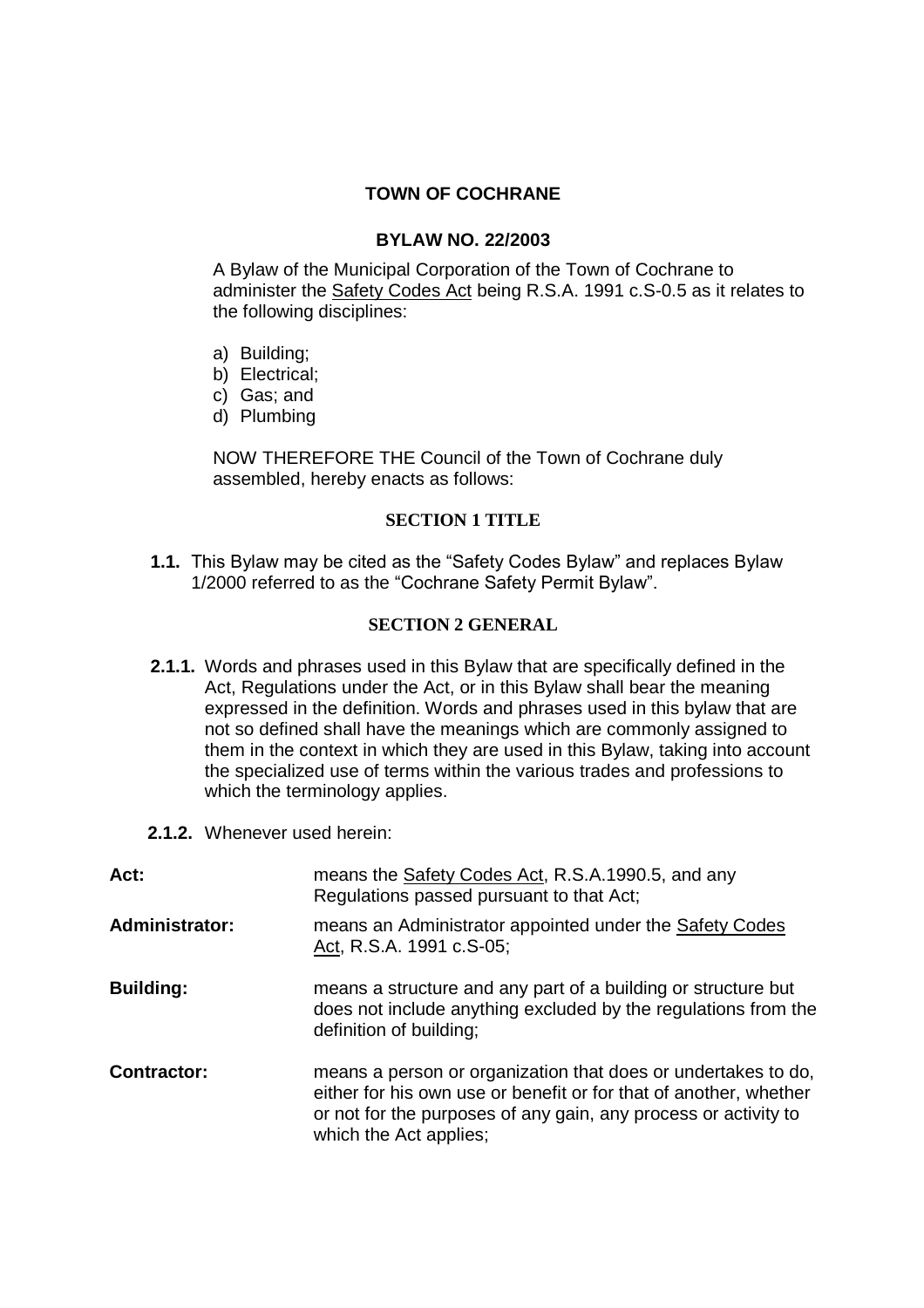| <b>Council:</b>           | means the Council of The Town of Cochrane;                                                                                                                                                                                                                                                                                  |
|---------------------------|-----------------------------------------------------------------------------------------------------------------------------------------------------------------------------------------------------------------------------------------------------------------------------------------------------------------------------|
| <b>Town of Cochrane:</b>  | means The Town of Cochrane, its' officers, employees and<br>its successors under law;                                                                                                                                                                                                                                       |
| <b>Electrical System:</b> | means an assembly or part of an assembly of electrical<br>equipment or components used or intended to be used for<br>the generation, transmission, distribution, control or<br>utilization of electrical energy, but does not include any thing<br>excluded by the regulations from the definition of electrical<br>system; |
| <b>Electrical Work:</b>   | means the actual installation, repair and maintenance of an<br>electrical system used for the production, transmission and<br>utilization of electrical energy for heat, light and power<br>purposes;                                                                                                                       |
| Gas:                      | means any gas or compressed gas or any mixture or dilution<br>ofgGases and includes any combustible or flammable fluid<br>but does not include any gas, mixture or dilution of gases or<br>combustible or flammable fluid excluded by the regulations<br>from the definition of gas:                                        |
| <b>Gas System:</b>        | means any equipment or installation used or intended to be<br>used in or in conjunction with the processing, transmission,<br>storage, distribution, supply or use of gas but does not<br>include anything excluded by the regulations from the<br>definition of gas system;                                                |
| Occupancy:                | means the use or intended use of a building or part thereof<br>for the shelter or support of persons, animals or property;                                                                                                                                                                                                  |
| Owner:                    | means any person controlling any property under<br>construction and includes a lessee, a person in charge, a<br>person who has care and control and a person who holds<br>out that the person has the powers and authority of<br>ownership or who for the time being exercises the powers<br>and authority of ownership;    |
| Permit:                   | means an authorization in writing by a Safety Codes Officer<br>to perform work regulated by this Bylaw;                                                                                                                                                                                                                     |
| Person:                   | means an individual, partner, corporation, firm, society,<br>cooperative or other incorporated legal entity and their<br>respective heirs, executors, administrators, successors and<br>assigns, as the case may be;                                                                                                        |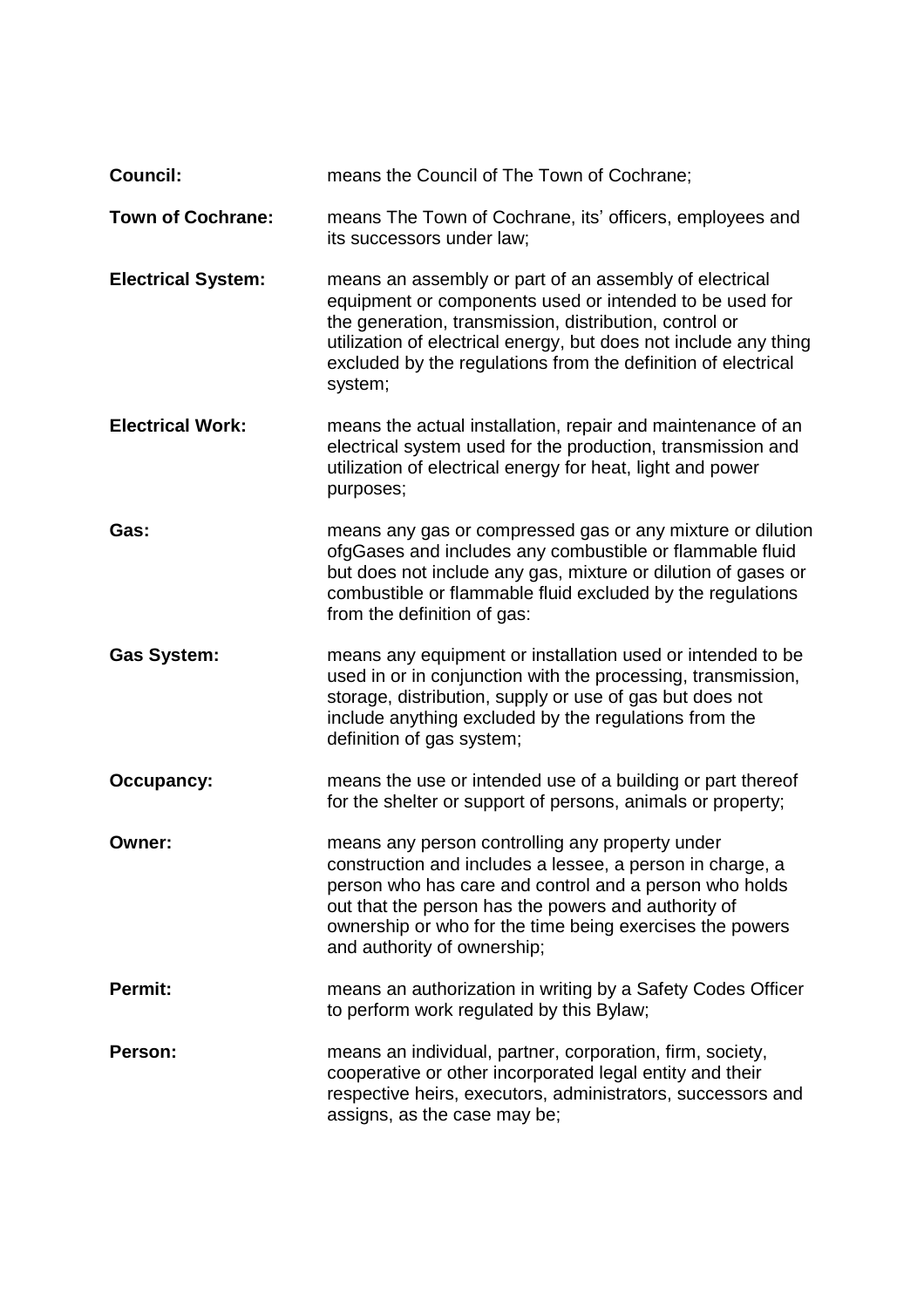| <b>Plumbing Equipment:</b>           | means<br>i. any piping, equipment, appliance or device used or<br>intended to be used in a plumbing system, and<br>ii. any other thing defined as plumbing equipment in the<br>regulations;                                                                                                                                                                       |
|--------------------------------------|-------------------------------------------------------------------------------------------------------------------------------------------------------------------------------------------------------------------------------------------------------------------------------------------------------------------------------------------------------------------|
| <b>Plumbing System:</b>              | means<br>the whole or any part of a drainage system, a venting system<br>or a water system but does not include anything excluded by<br>the regulations from the definition of plumbing systems;                                                                                                                                                                  |
| <b>Quality Management</b><br>System: | means<br>one or more of the Quality Management Plans for the<br>disciplines of building, electrical, gas and plumbing, as<br>approved by an Administrator, and as amended from time to<br>time;                                                                                                                                                                   |
| <b>Regulations:</b>                  | means regulations passed pursuant to the Act;                                                                                                                                                                                                                                                                                                                     |
| <b>Safety Codes Officer:</b>         | means the person or persons designated by an<br>Administrator and employed by the Town of Cochrane to act<br>as a Safety Codes Officer, or persons designated by an<br>Administrator and employed as Safety Codes Officers by<br>accredited agencies which may contract from time to time<br>with the Town to administer a portion of the Act within the<br>Town. |

## **SUBSECTION 2.2 SCOPE**

**2.2.1.** This Bylaw applies to the administration and enforcement of the Act within the town for the disciplines of building, electrical, gas and plumbing.

## **SUBSECTION 2.3 QUALITY MANAGEMENT PLANS**

**2.3.1.** The Quality Management Plans, collectively and individually, are meant to reflect the intention on the part of the Town to exercise its powers and perform its duties under the Act in good faith. Nothing in any Quality Management Plan shall be taken to derogate from any defense afforded to the town, its employees, officers or Administrators by virtue of any statute as amended from time to time and without restricting the generality of the foregoing by virtue of Section 12 of the Safety Codes Act, R.S.A. 1991 c.S-0.5, and Sections 529, 530 and 535 of the Municipal Government Act, R.S.A 1980 c.M-26.1.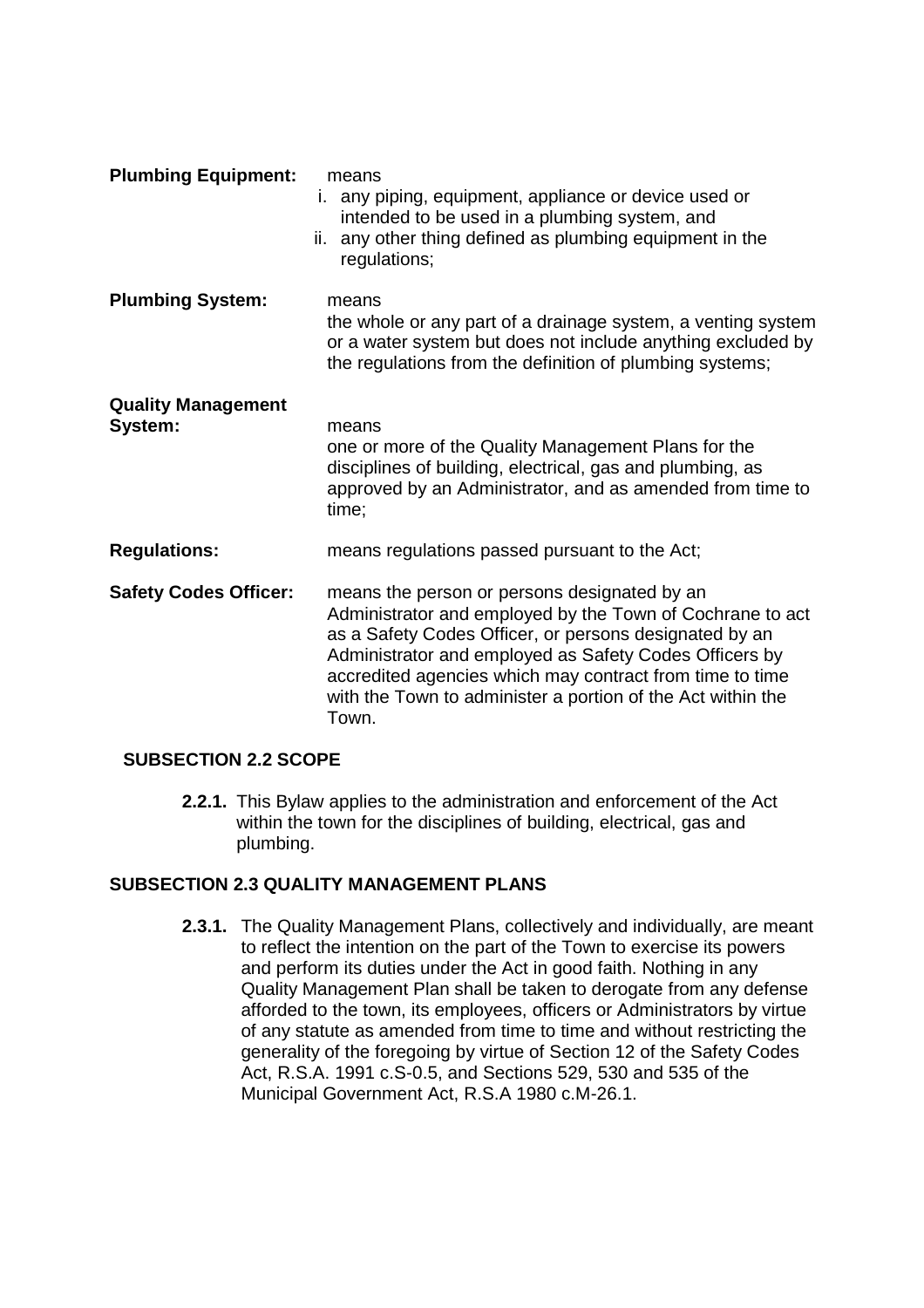## **SECTION 3 ADMINISTRATION**

- **3.1.1.** This Bylaw shall be administered by the Safety Codes Officer or Officers designated by an Administrator and appointed by the Town as well as by Safety Codes Officers employed by accredited agencies, which may contract from time to time with the Town, to administer a portion of the Act within the Town.
- **3.1.2.** Subject to the terms of his or her designation by an Administrator, and to the provisions of the Act, a Safety Codes Officer may administer and enforce the provisions of this Bylaw, and is authorized to do all things necessary and necessarily incidental to such administration and enforcement.

## **SECTION 4 PERMITS**

### **SUBSECTION 4.1 PERMITS**

- **4.1.1.** Every Owner shall, directly or through its Contractor obtain all Required Permits or approvals prior to commencing the work to which they relate.
- **4.1.2.** Inquiries regarding the necessity for any Permit and the procedure for obtaining one may be made to the Town of Cochrane.
- **4.1.3.** On receipt of an application, a Safety Codes Officer may issue a Permit to a Person who complies with the requirements of the Act or issue a Permit with respect to a thing, process or activity if it complies with the requirements of this Act, and the relevant Quality Management Plan.
- **4.1.4.** A Safety Codes Officer may include terms and conditions in a Permit. If a Safety Codes Officer refuses to issue a Permit, the Safety Codes Officer shall serve the applicant with a written notice of the refusal.

### **SUBSECTION 4.2 BUILDING PERMITS**

**4.2.1.** Subject to the provisions of the Act, no Person shall construct, (including excavation for the purpose of construction) add to, alter, renovate, demolish, relocate, or change the Occupancy of any Building within the Town until and unless a Building Permit has been obtained pursuant to this Bylaw.

## **SUBSECTION 4.3 ELECTRICAL PERMITS**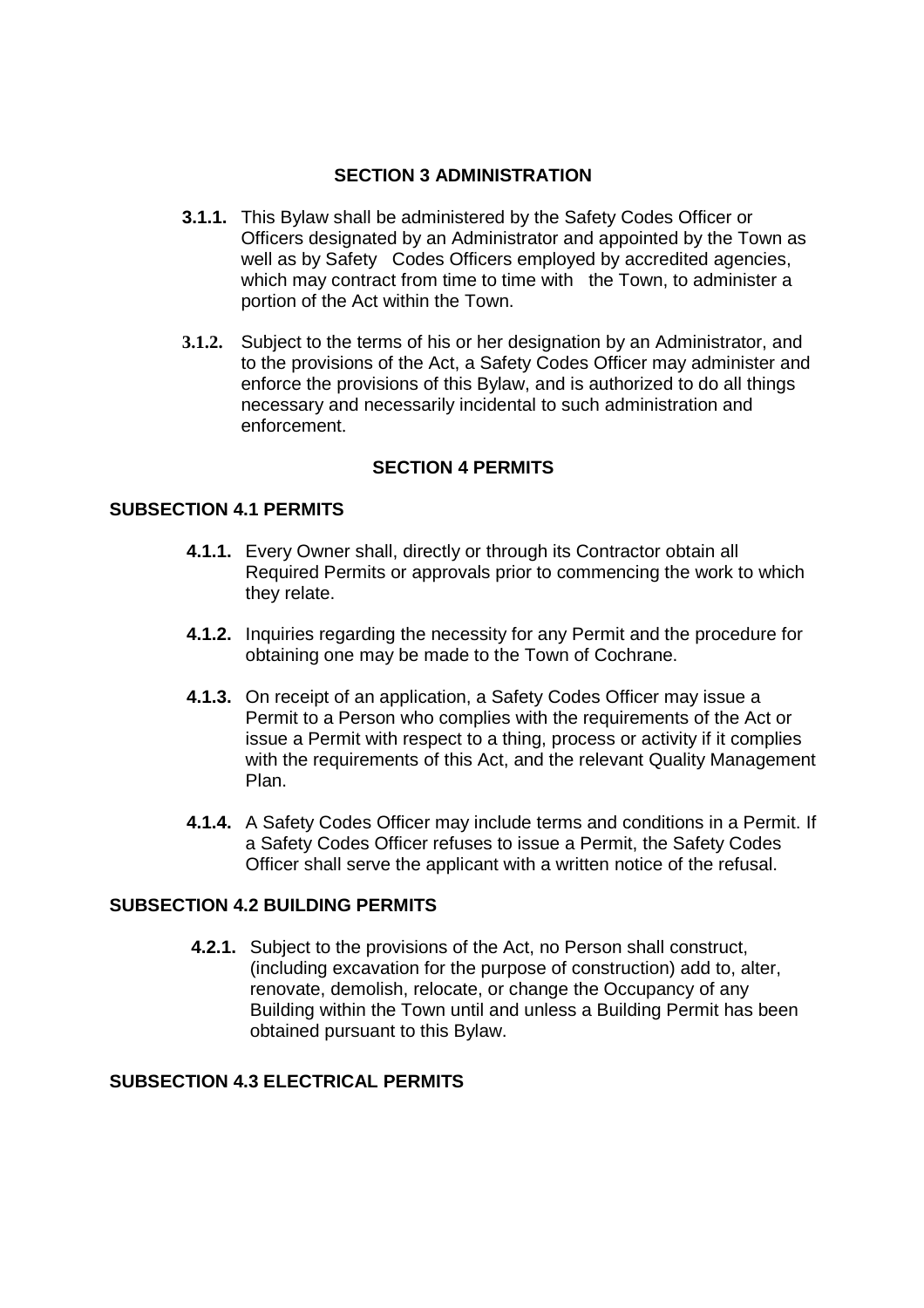**4.3.1.** Subject to the provisions of the Act, no Person shall carry out work to which the Canadian Electrical Code, applies until and unless an Electrical Permit has been obtained pursuant to this Bylaw.

# **SUBSECTION 4.4 GAS PERMITS**

**4.4.1.** Subject to the provisions of the Act, no Person shall install, alter or make an addition to any Gas installation until and unless a Gas Permit has been obtained pursuant to this Bylaw, and without restricting the generality of the foregoing shall be required by all Contractors intending to install, renew, remove or change any part of a Gas System within the Town. The Town may require that a Person installing or removing a system or equipment for heating, ventilating or air-conditioning a Building obtain a Gas Permit, and such Persons should inquire to the Town office in this regard before commencing any work.

## **SUBSECTION 4.5 PLUMBING PERMITS**

**4.5.1.** Subject to the provisions of the Act, no Person shall install, renew, remove or change any Plumbing Equipment or a Plumbing System within the Town until and unless a Plumbing Permit has been obtained pursuant to this Bylaw.

## **SECTION 5 CONTRACTORS**

**5.1.1.** Every Contractor shall comply with the requirements of all applicable legislation relating to the construction being performed.

#### **SECTION 6 INSPECTION MANDATE**

#### **SUBSECTION 6.1. GENERAL**

**6.1.1.** Town and its Safety Codes Officers may perform any Inspections Authorized under the Act including but not necessarily limited to those inspections referred to in the Quality Management Plans.

#### **SUBSECTION 6.2 POLICY CONSTRAINTS ON THE SCOPE OF INSPECTION**

**6.2.1.** Subject to any obligations it may have under the Act, the Town may From time to time, taking into account social and economic factors, including the resources available to it and the various demands made upon those resources by the residents of the Town, make planning and policy decisions respecting the level of allocation of resources to the administration which may affect the operational performance in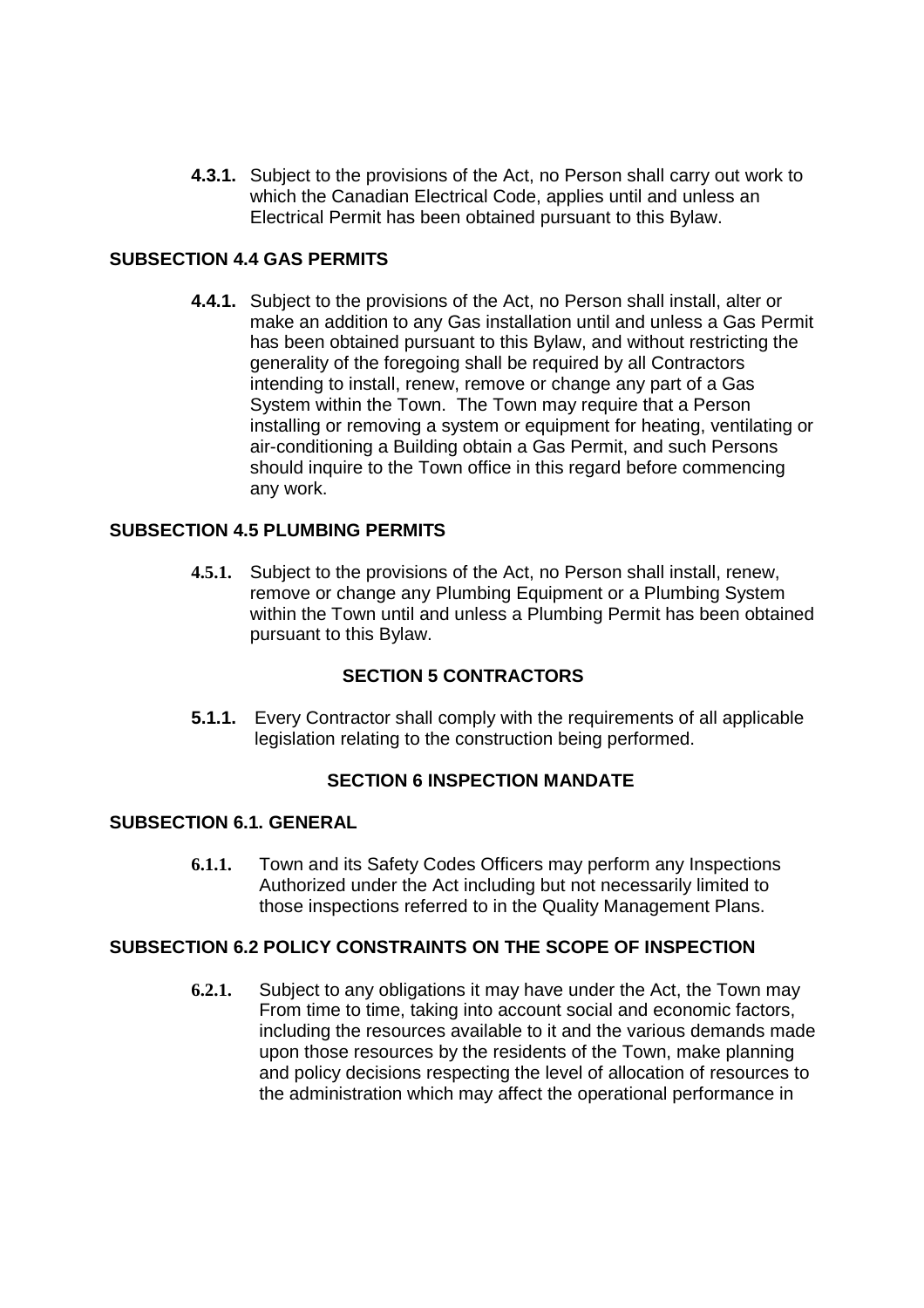regard to the frequency of and extent to which inspections are made under this Bylaw.

## **SUBSECTION 6.2 NO WARRANTY ON INSPECTIONS**

Any inspections undertaken by Safety Codes Officers or the Town are to be undertaken in good faith in an effort to administer and enforce the Act, but are in no way or under any circumstances to be taken to be a guarantee or warranty of compliance with the Act or any related legislation.

### **SECTION 7 RESPONSIBILITIES AND OBLIGATIONS**

### **SUBSECTION 7.1 GENERAL RESPONSIBILITIES**

- **7.1.1.** No contractor or Owner shall deviate from the plans and specifications forming a part of a Permit, or omit or fail to complete work required by the said plans and specifications accepted by the Town, without first having obtained in writing the approval of the Town to do so, and subject to the above, any Person who acts pursuant to a Permit shall do so in accordance with the Act and shall comply with the Act in any terms or conditions contained in the Permit.
- **7.1.2.** No Owner or Contractor involved in any work for which a Permit is required shall cause, allow or maintain any unsafe condition.
- **7.1.3.** Any Owner or Contractor who knowingly submits false or misleading information contravenes this Bylaw.
- **7.1.4.** Every owner shall allow a Safety Codes Officer to enter any Building or premises at any reasonable time for the purpose of administering and enforcing this Bylaw.
- **7.1.5.** Every Owner shall, prior to commencing the work, give notice in writing to the appropriate Safety Codes Officer of:
	- a) The name, address and telephone number of:
	- i. the Contractor or other Person in charge of the work and
	- ii. any inspection or testing agency engaged to monitor the work and
	- b) Any change in or termination of employment of such Persons during the course of the construction as soon as such change or termination occurs.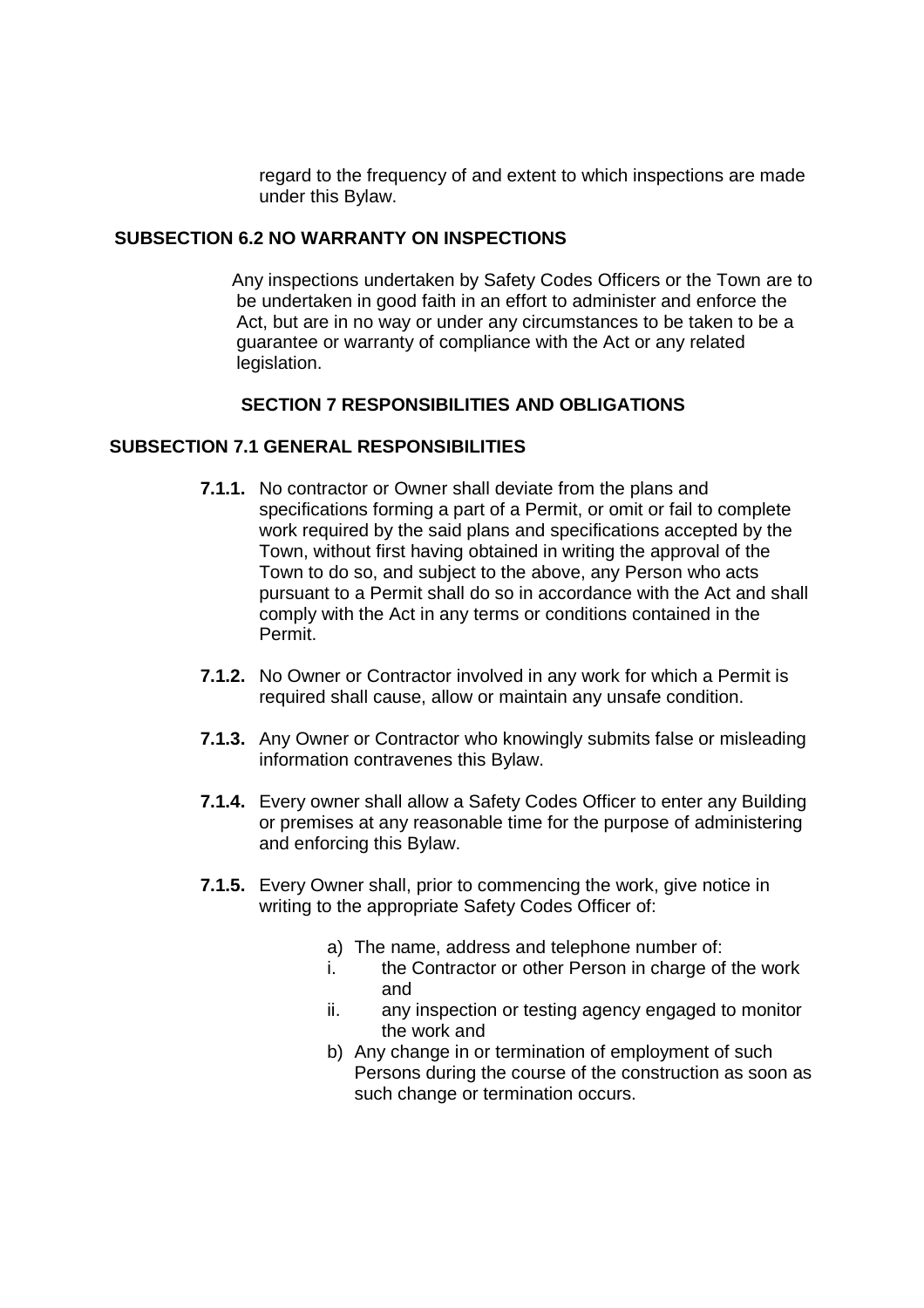- **7.1.6.** Every Owner shall give notice in writing to the appropriate Safety Codes Officer
	- a) as soon as any change in Ownership or change in the address of the Owner occurs prior to the completion of the work for which a Permit was issued,
	- b) at least one full working day prior to Occupying any portion of the Building, and
	- c) as directed by a Safety Codes Officer at the time of issuance of the Permit.
- **7.1.7.** Every Owner shall give such other notice to the appropriate Safety Codes Officer as may be required by the provisions of this Bylaw.
- **7.1.8.** Every Owner shall make, or have made at his own expense, the tests or inspections necessary to prove compliance with a Permit or this Bylaw and shall promptly file a copy of all such test or inspection reports with the appropriate Safety Codes Officer.
- **7.1.9.** Every Owner shall provide an up-to-date survey of the Building site when and as required by a Safety Codes Officer, or as required by the Act.
- **7.1.10.** Every Owner is responsible for the cost of repair of any damage to public property or works located thereon that may occur as a result of undertaking work for which a Permit was required.
- **7.1.11.** Should Occupancy occur prior to the completion of any work being undertaken that requires a Permit, every Owner shall ensure that no unsafe condition exists or will exist because of the work being undertaken or not completed.
- **7.1.12.** When required by a Safety Codes Officer, every Owner shall provide a letter to certify compliance with this Bylaw and with any required **Permits**
- **7.1.13.** Neither the issuance of a Permit nor the carrying out of inspections made by a Safety Codes Officer shall in any way relieve the Owner of a Building from full responsibility for carrying out the project or having the project carried out in accordance with this Bylaw, and any other relevant legislation.
- **7.1.13.** The issuance of Permits, or the carrying out of any inspections Pursuant to this Bylaw shall in no way be construed as a warranty by the Town of the fitness or suitability of any plans, designs or construction to meet the Owner's purposes.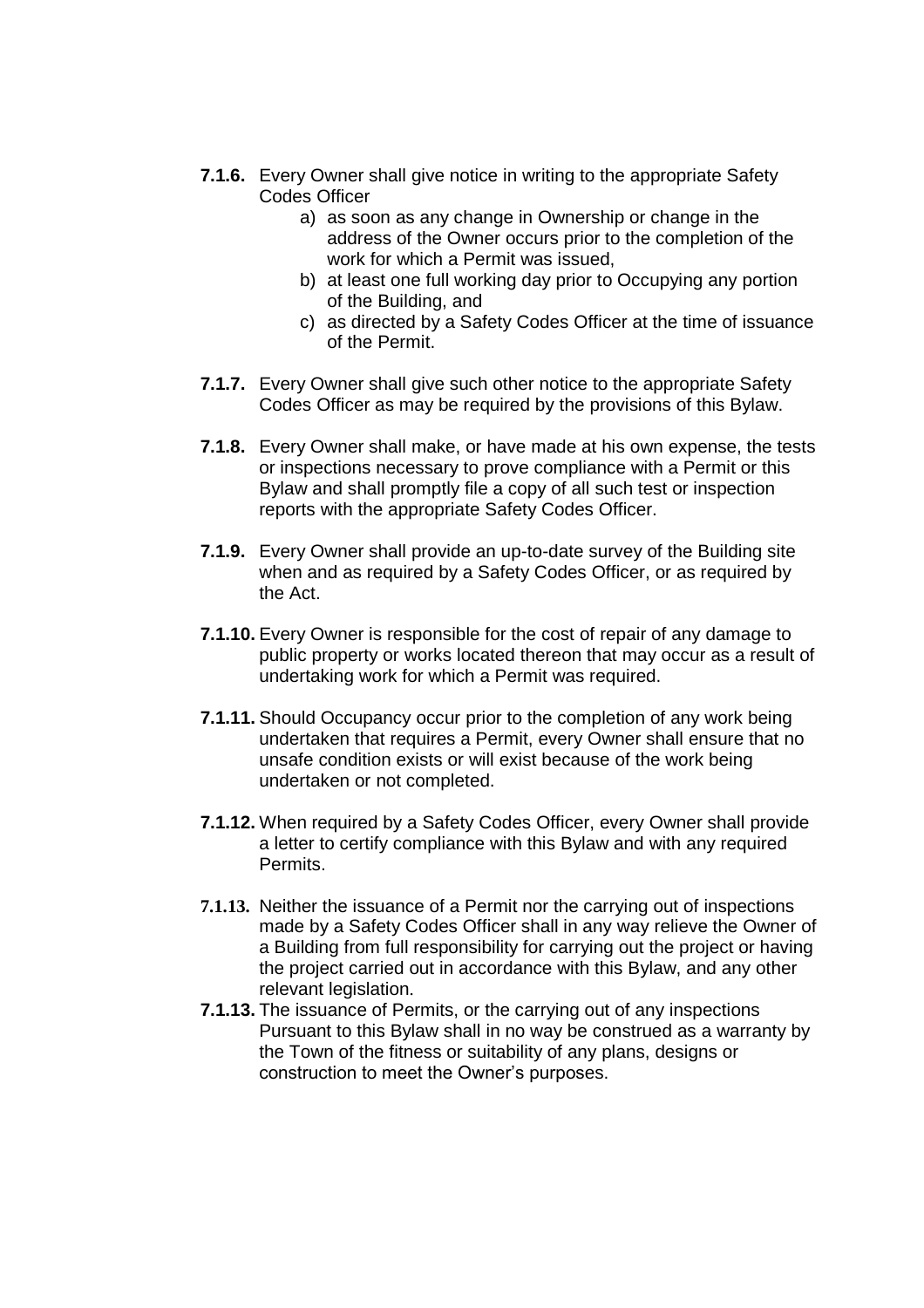- **7.1.14.** When a Building or part thereof, or where a thing, process or Activity to which this Act applies is in an unsafe condition, the Owner or Contractor shall forthwith take all necessary Action to put the Building, thing, process or Activity in a safe condition.
- **7.1.15.** An owner or Person designated in the Regulations shall, if required By the Regulations, forthwith report to the Town any thing, process or Activity under the administration of the Town pursuant to this Act where there is an unsafe condition, accident or fire.

### **SECTION 8 AUTHORITY OF THE TOWN OF COCHRANE**

### **SUBSECTION 8.1 GENERAL**

- **8.1.1.** Subject to the provisions of the Act, a Safety Codes Officer who has Been designated as such by a provincially appointed Administrator, may, by virtue of the Act, enter any Building or premises at any reasonable time for the purpose of administering or enforcing this Bylaw, or if there is reason to believe an unsafe condition exists.
- **8.1.2.** A Safety Codes Officer may exercise any and all powers given to him or her under the Act, and without restricting the generality of the foregoing is empowered to order:
	- a) a Person who contravenes the Act or this Bylaw to comply with the provisions thereof within the time period specified;
	- b) work to stop if such work is proceeding in contravention of the Act or this Bylaw, or if there is deemed to be an unsafe condition;
	- c) the removal of any Building or part thereof constructed in contravention of this Bylaw;
	- d) the cessation of any Occupancy if any unsafe condition exists because of work being undertaken or not completed, and
	- e) correction of any unsafe condition, or contravention of the Act or this Bylaw.
- **8.1.3.** A Safety Codes Officer may require any Owner to submit, in addition to any information otherwise required, an up-to-date plan or survey, prepared by a registered land surveyor, which shall contain sufficient information regarding the site and the location of any Building:
	- a) to establish before construction begins that all the requirements of this Bylaw relate to this information will be complied with, and
	- b) to verify that, upon completion of the work, all such requirements have been complied with.
- **8.1.4.** When a Safety Codes Officer, or other Person designated by an Administrator, has received a completed application for a Permit and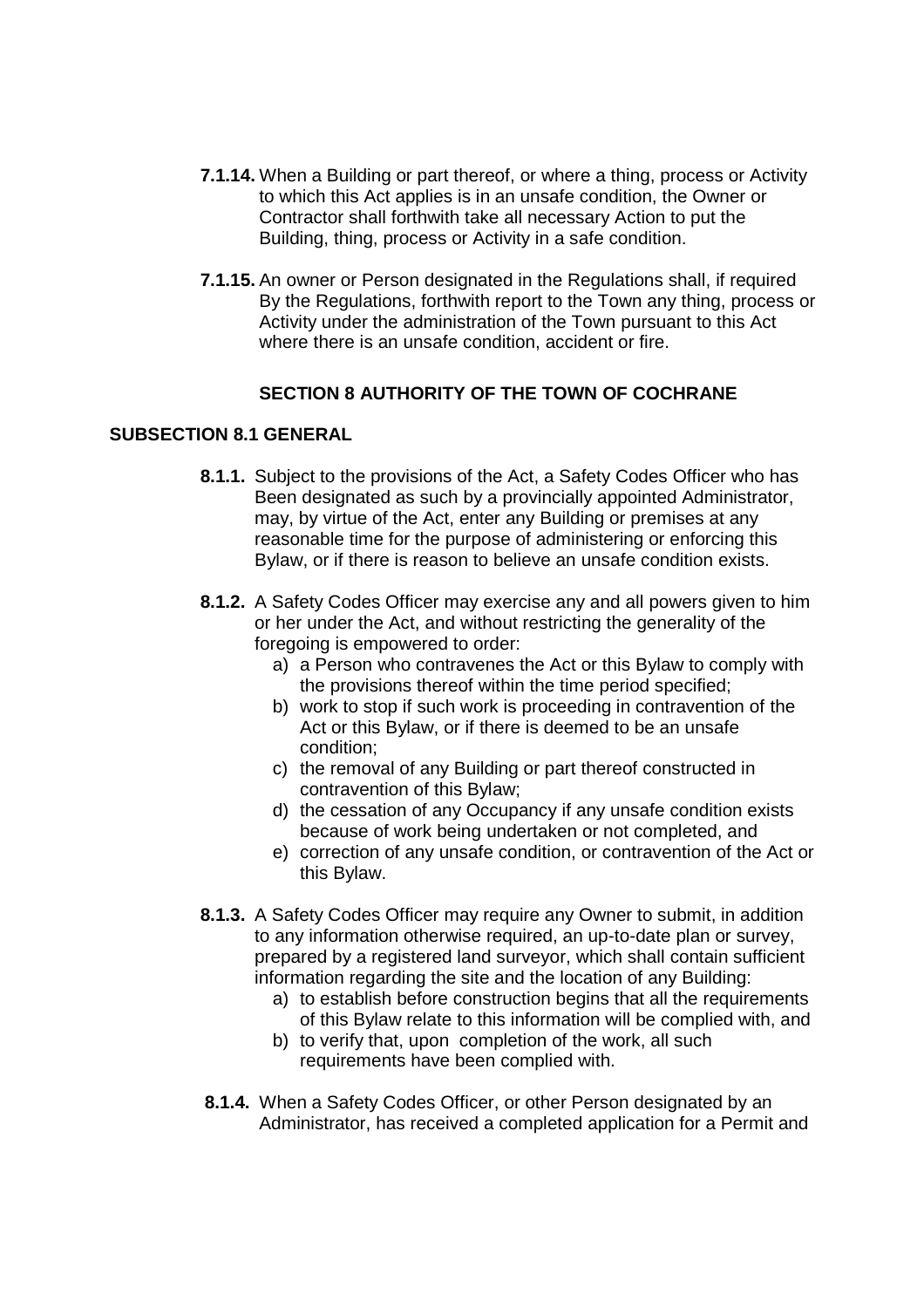is satisfied that the project described in the application meets the requirements of the Act and this Bylaw, the Safety Codes Officer or other Person designated by an Administrator, may issue a Permit to the applicant and may impose such conditions on the Permit, as he or she deems necessary to ensure compliance with the Act and this Bylaw.

- **8.1.5.** A Safety Codes Officer may issue a written variance with respect to any thing, process or activity to which the Act applies if the Safety Codes Officer is of the opinion that the variance provides approximately equivalent or greater safety performance with respect to Persons and property as that provided for by the Act. A Safety Codes Officer may include terms and conditions in the variance.
- **8.1.6** A Safety Codes Officer or other Person designated by an Administrator, may issue a Permit at the risk of the Owner, with conditions, to ensure compliance with this Bylaw and any other applicable legislation, to excavate or to construct a portion of a Building before all the plans of the project have been submitted or accepted by a Safety Codes Officer or other Person designated by an Administrator.
- **8.1.7.** A Safety Codes Officer or other Person designated by an Administrator in his or her absolute discretion may issue a Permit for the whole project prior to work commencing thereon, conditional upon the submission, of additional information not available at the time of issue.
- **8.1.8.** A Safety Codes Officer or other Person designated by an Administrator may refuse to issue any Permit:
	- a) whenever information submitted is inadequate to determine compliance with the provisions of this Bylaw;
	- b) whenever incorrect information is submitted;
	- c) that would authorize any Building, work or Occupancy that
		- (i) would not be Permitted by this Bylaw, or
		- (ii) that would be prohibited by any other regulation.
- **8.1.9.** A Safety Codes Officer may suspend or cancel a Permit upon written Notice to the Permit holder where:
	- a) there is contravention of any condition under which the Permit was issued;
	- b) the Permit was issued in error;
	- c) the Permit was issued on the basis if incorrect information; or
	- d) the, process or Activity for which the Permit was issued does not comply with the Act.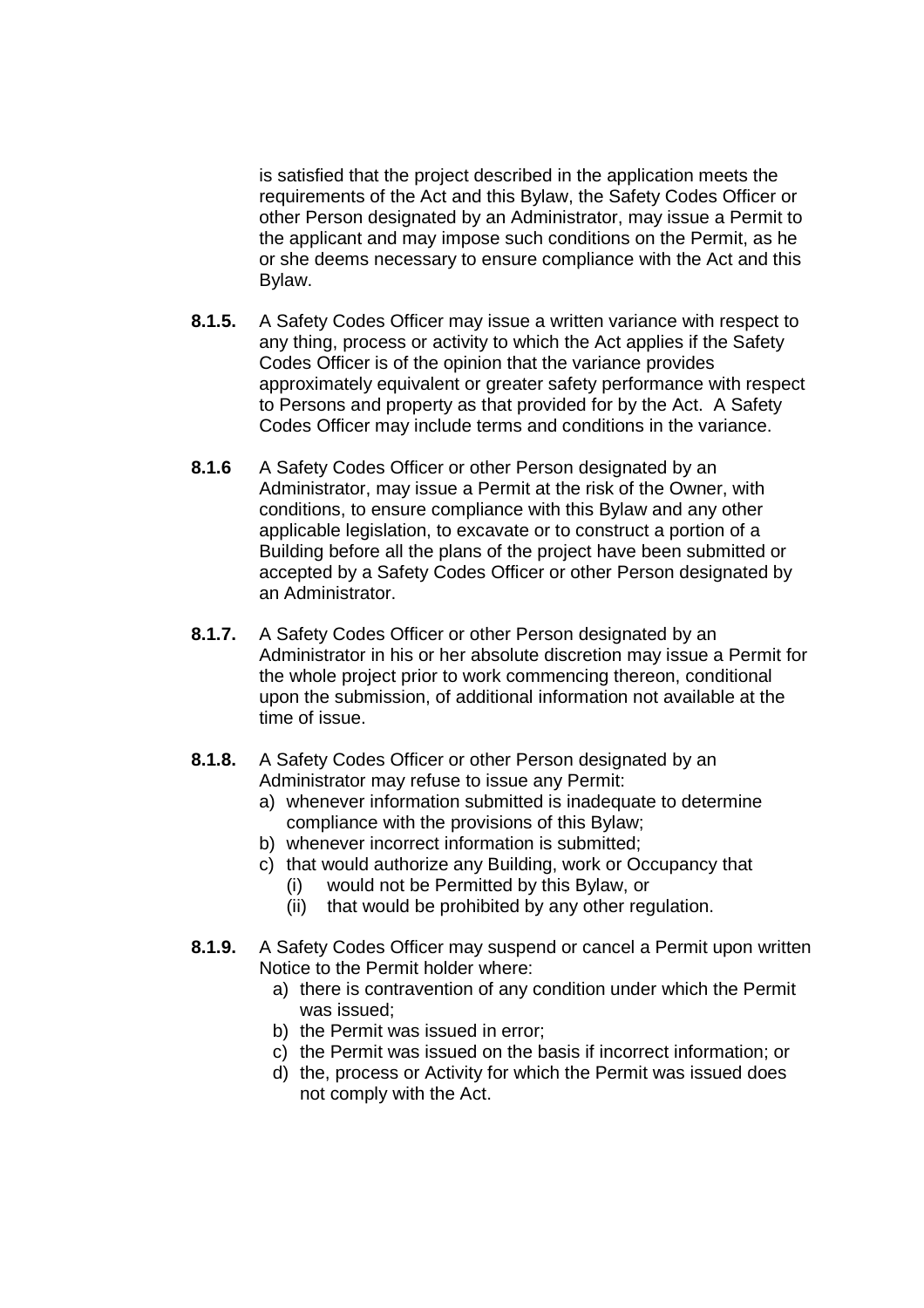- **8.1.10.** A Safety Codes Officer may suspend or cancel a Permit if the Safety Codes Officer, on reasonable and probable grounds, is of the opinion that the Permit holder does not comply with the Act when Acting pursuant to the Permit or that the thing, process or Activity for which the Permit was issued does not comply with this Act. The Safety Codes Officer shall serve written notice of the suspension or cancellation on the Permit holder and shall also notify an Administrator.
- **8.1.11.** When immediate measures must be taken to avoid an imminent danger of fire or risk of accident, the Town may take such Action as is appropriate, without notice and at the expense of the Owner.

### **SECTION 9 FEES**

#### **SUBSECTION 9.1 GENERAL**

- **9.1.1.** Fees shall be charged by the Town for services rendered and the Application for or issuance of any Permits pursuant to the Fee Schedule approved by Council resolution from time to time.
- **9.1.2.** Work started prior to the permit being issued shall be subject to double the required permit Fees.

## **SECTION 10 VIOLATIONS**

#### **SUBSECTION 10.1 VIOLATIONS**

- **10.1.1.** Without in any way limiting any penalties or remedies which may be Available to the Town pursuant to the Municipal Government Act, any Person who contravenes the Act remains subject to the penalties set forth in the Act. For clarity and reference, an excerpt of the Act with respect to violations and penalties is attached to this Bylaw as Schedule A.
- **10.1.2.** Under no circumstances shall an Person contravening any provision of this Bylaw be subject to the penalty of imprisonment.

#### **SECTION 11 APPEALS**

#### **SUBSECTION 11.1 GENERAL**

- **11.1.1.** Pursuant to the Act, any Person:
	- a) to whom an Order is issued by a Safety Codes Officer;
	- b) whose application for a Permit has been refused by a Safety Codes Officer; or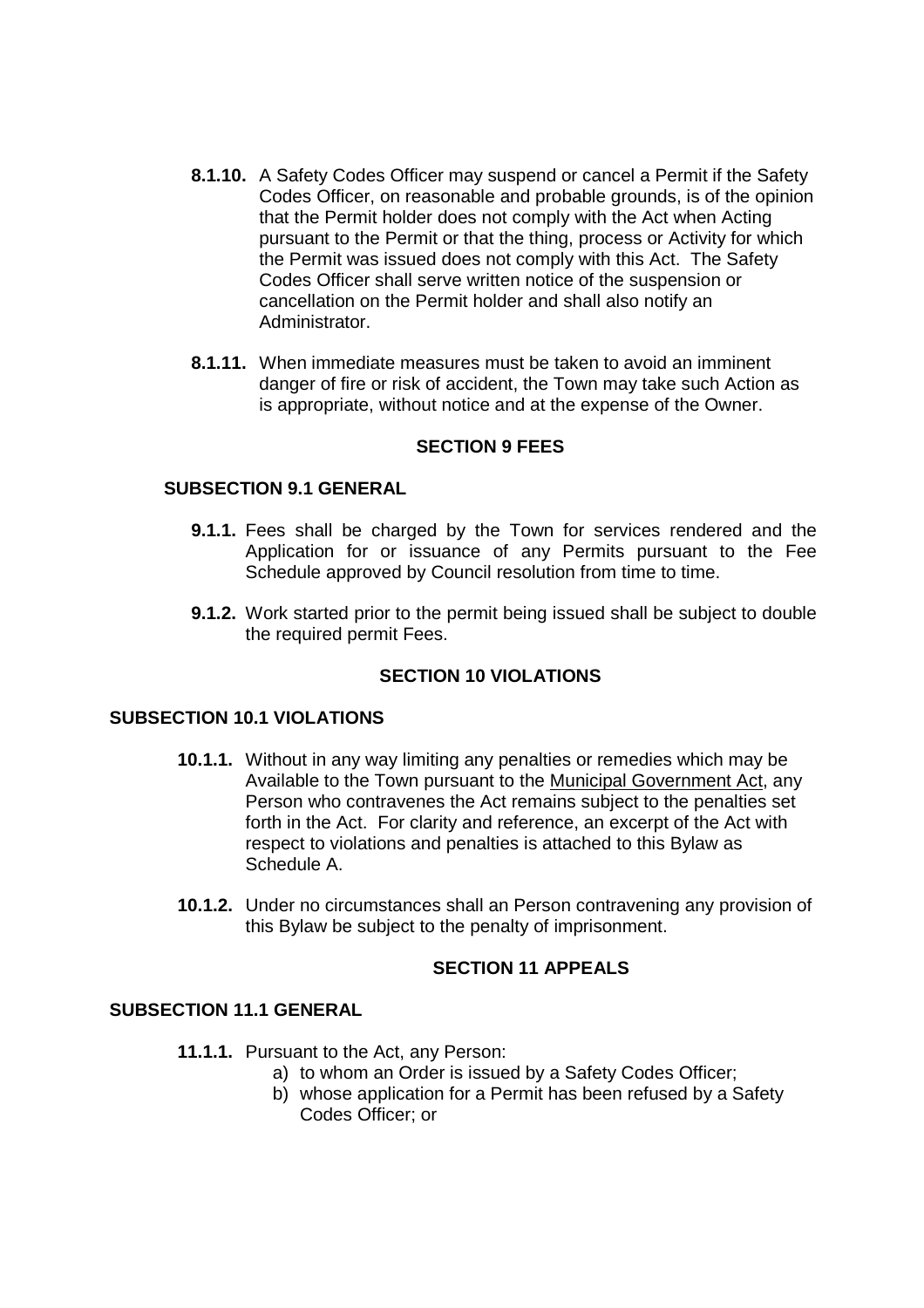c) whose Permit has been suspended or cancelled by a Safety Codes Officer;

may appeal the Order, refusal, suspension or cancellation, as the case may be, to the extent and in the manner provided for in the Act.

### **SECTION 12 SEVERABILITY**

## **SUBSECTION 12.1 GENERAL**

**12.1.1.** Should any provisions of this Bylaw be invalid, then such invalid Provisions shall be severed and the remaining Bylaw shall be maintained.

### **SECTION 13 REPEALS**

That Bylaw 1/2000 and all subsequent amendments are hereby repealed.

## **SECTION 14 EFFECTIVE DATE**

This Bylaw shall come into effect upon third reading.

Read a first time the  $8<sup>th</sup>$  day of December, 2003.

Read a second time the  $8<sup>th</sup>$  day of December, 2003.

Read a third time the  $8<sup>th</sup>$  day of December, 2003.

Mayor

Municipal Clerk

\_\_\_\_\_\_\_\_\_\_\_\_\_\_\_\_\_\_\_\_\_\_\_\_\_\_\_\_

\_\_\_\_\_\_\_\_\_\_\_\_\_\_\_\_\_\_\_\_\_\_\_\_\_\_\_\_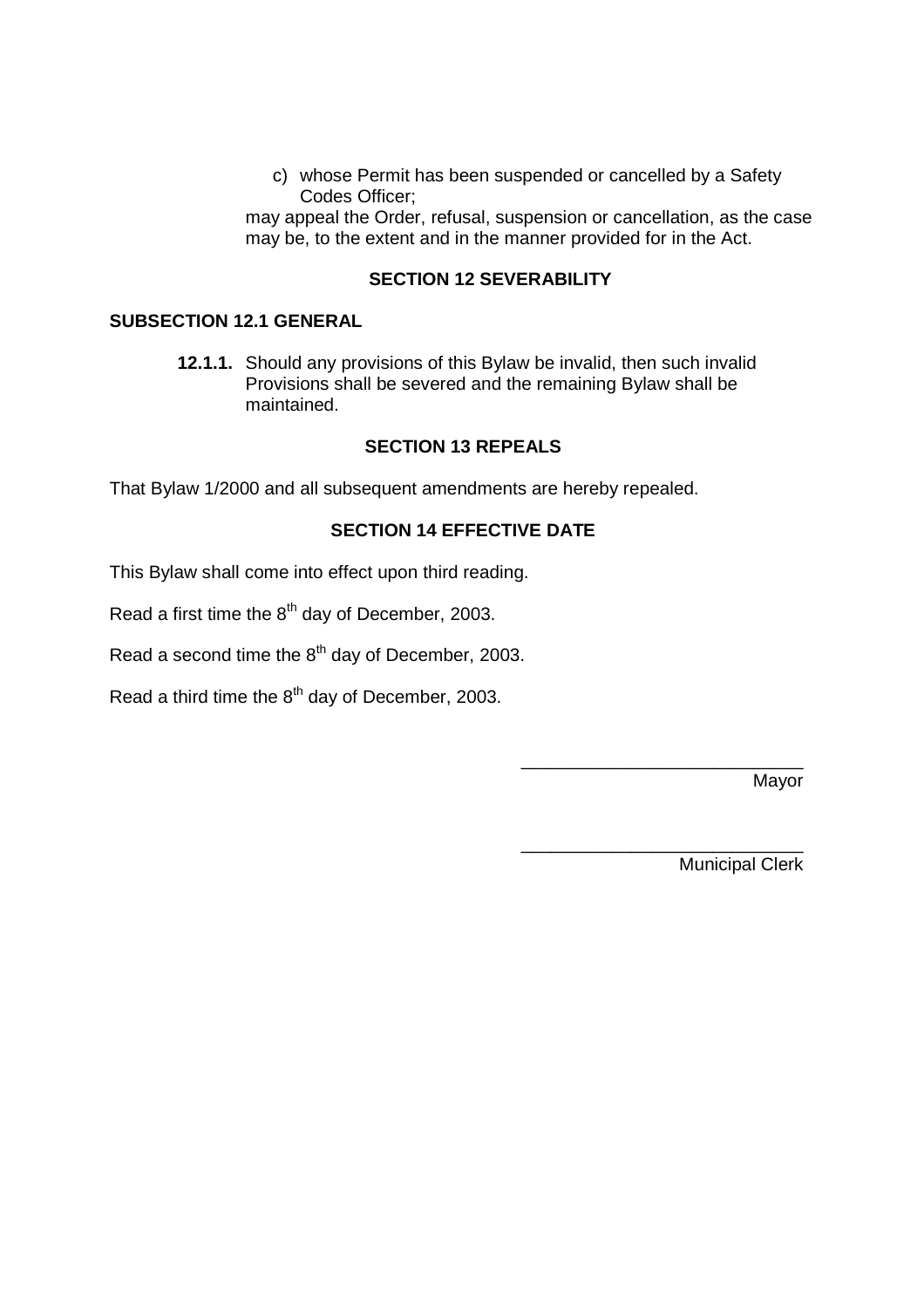# **SCHEDULE"A"**

## **PROHIBITIONS AND PENALTIES**

#### **Prohibitions**

**Offences** 

- 63(1) Person who interferes with or in any manner hinders an Administrator or a Safety Codes Officer in the exercise of his or her powers and duties under this Act is guilty of an offence.
	- (2) A Person who knowingly makes a false or misleading statement under section 30(4)(c) either orally or in writing is guilty of an offence.
	- (3) A Person who fails to prepare, submit or retain any information that he is required by this Act to prepare, submit or retain is guilty of an offence.
	- (4) A Person who:
		- a) contravenes this Act,
		- b) contravenes a condition in a Permit, certificate or variance,
		- c) contravenes an order, or
		- d) fails to carry out any Action required in an order to be taken within the time specified in it, is quilty of an offence.

#### **Penalty**

- 64(1) A Person who is guilty of an offence is liable
	- (a) for a first offence
		- i. to a fine of not more than \$15,000.00 and, in the case of a continuing offence, to a further fine of not more than \$1,000.00 for each day during which the offence continues after the first day or part of a day, or
		- ii. imprisonment for a term not exceeding 6 months, or to both fines and imprisonment, and
	- (b) for a second or subsequent offence
		- i. to a fine of not more than \$30,000.00 and, in the case of a continuing offence, to a further fine of not more than \$2,000.00 for each day or part of a day during which the offence continues after the first day, or